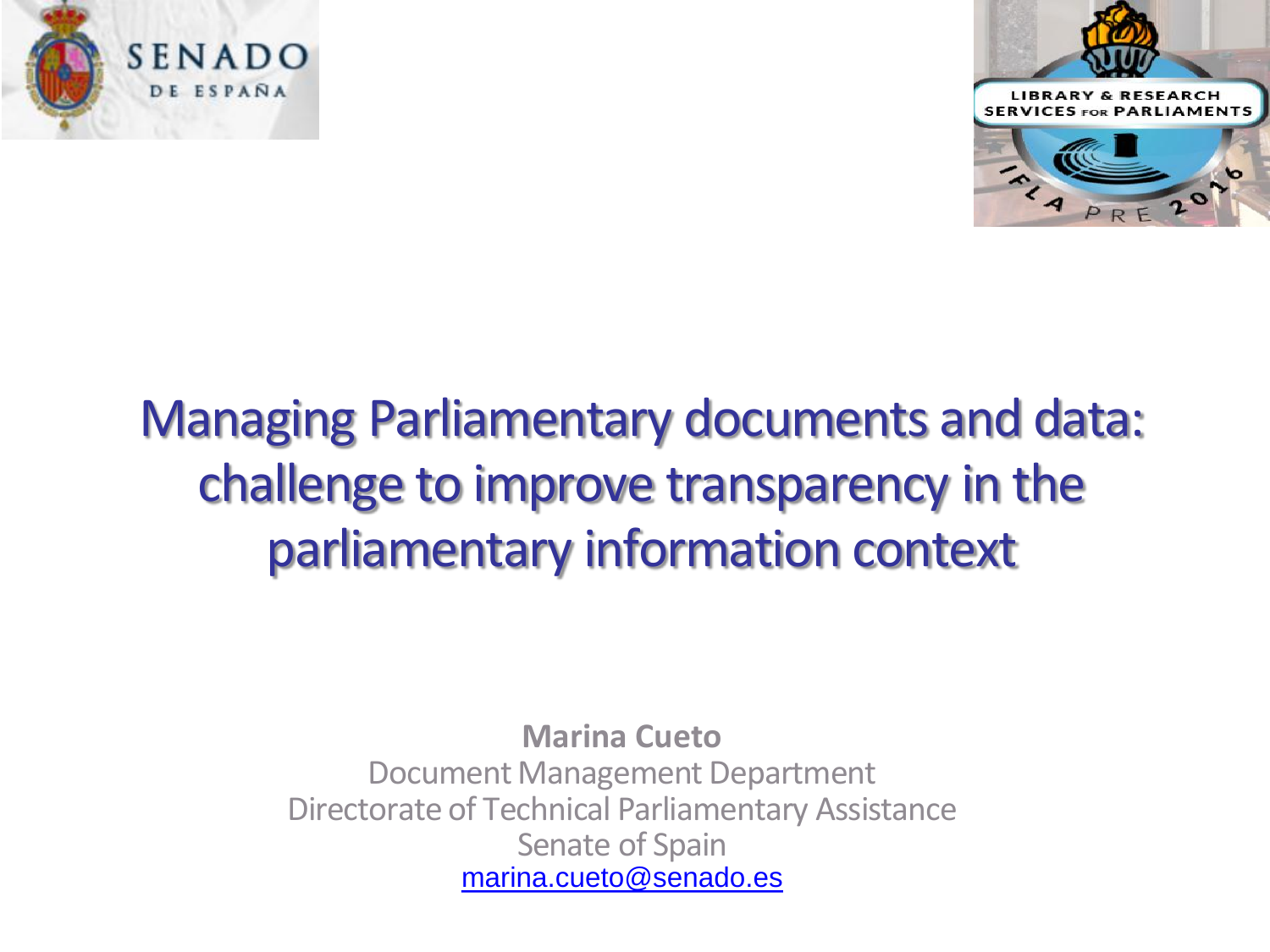



The presentation contents:

- I. Document Management Department functions
- II. Official publications: from digitisation to Dublin Core
- III. Open data: Ballots in plenary sittings
- IV. Conclusions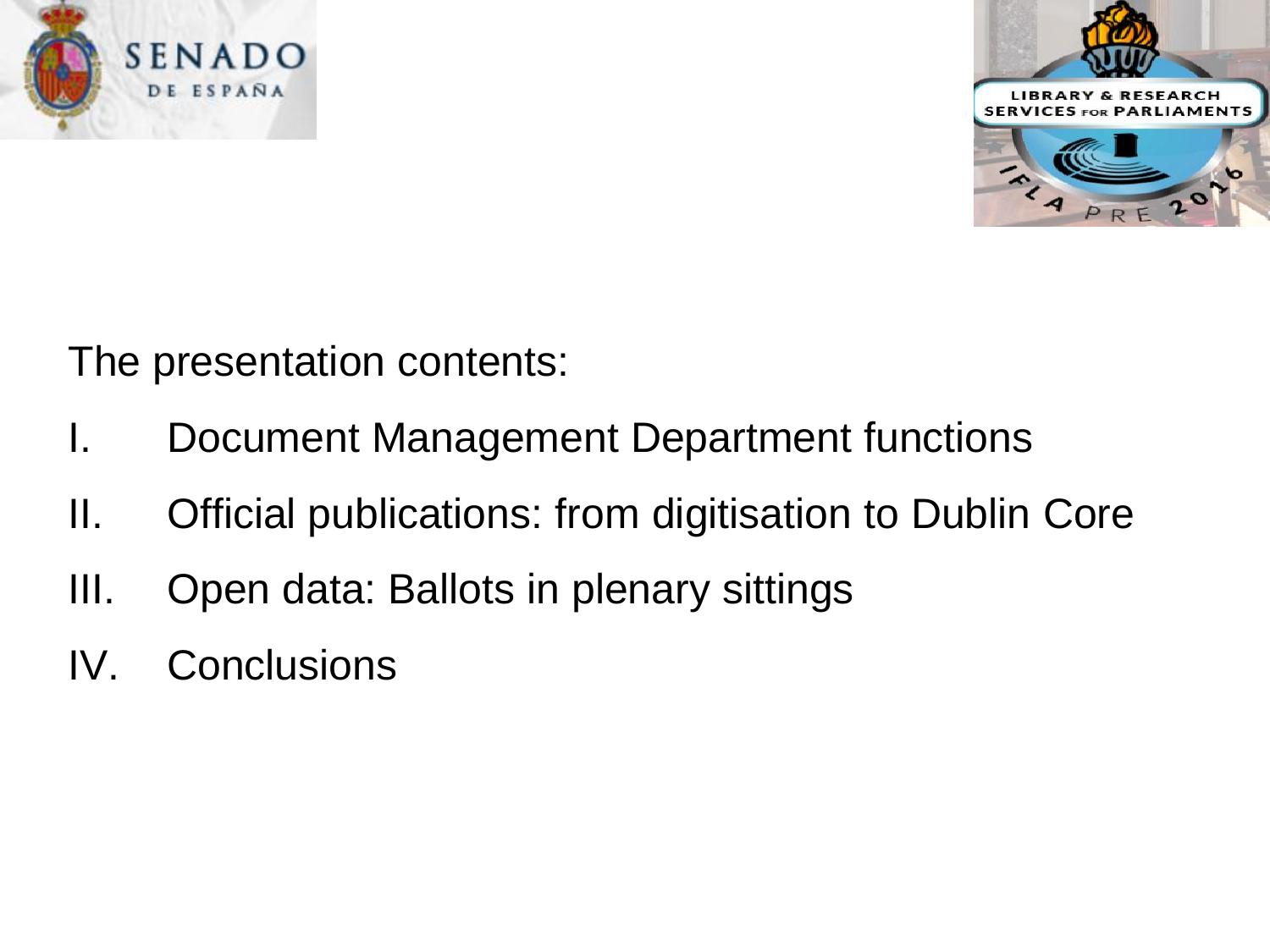



I. About Document Management Department functions

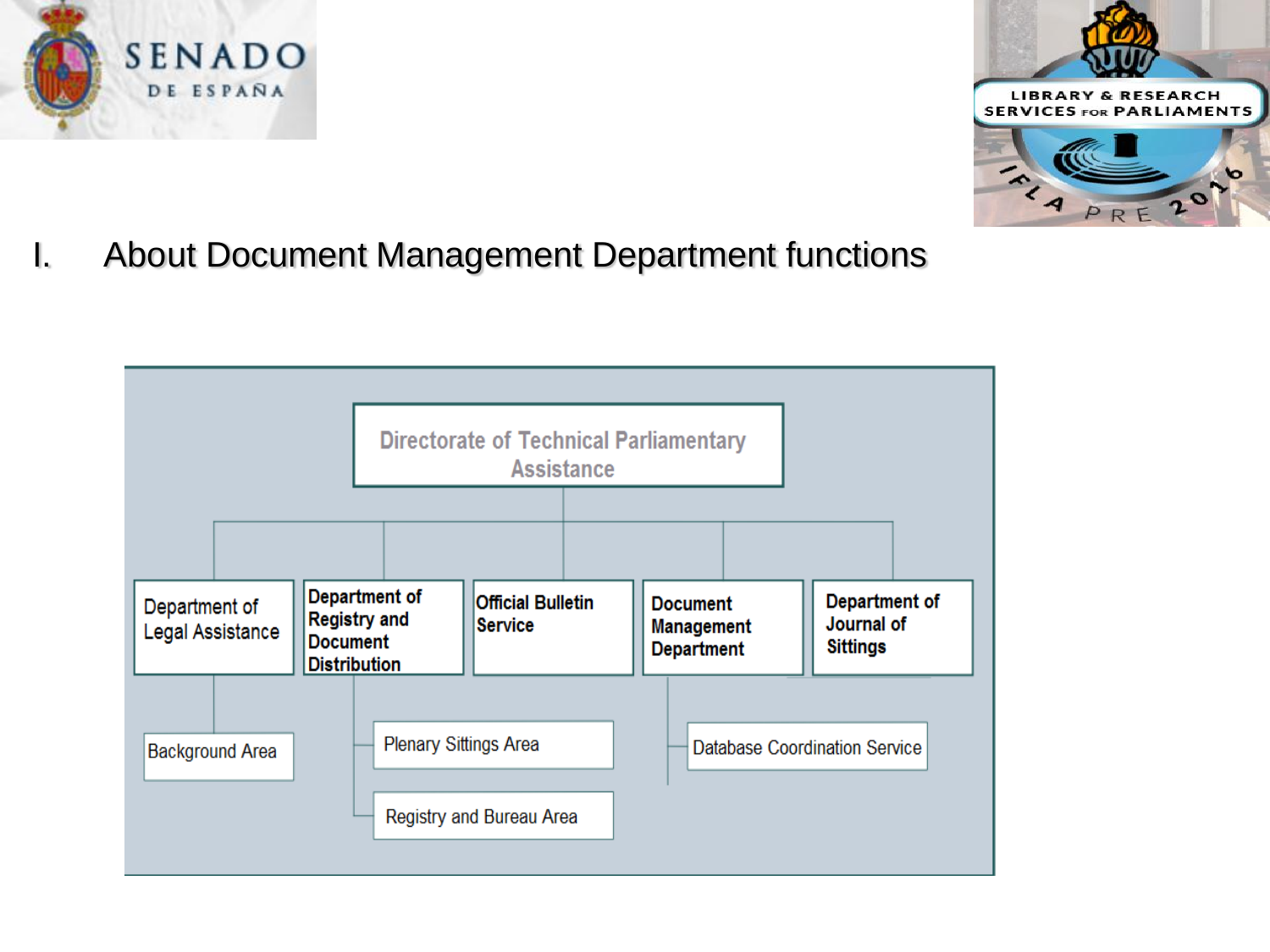

# **Functions**

SENADO DE ESPAÑA

- Definition, planning and integrated management of parliamentary documentation
- Providing access to all parliamentary information for citizens and other organizations through the [website](http://www.senado.es/web/index.html?lang=en)
- Coordination of the thesaurus used by all the units (Directorate of Documentation) (topics)
- Parliamentary initiatives and records at the core (Archive)
- Videos, official publications, documents management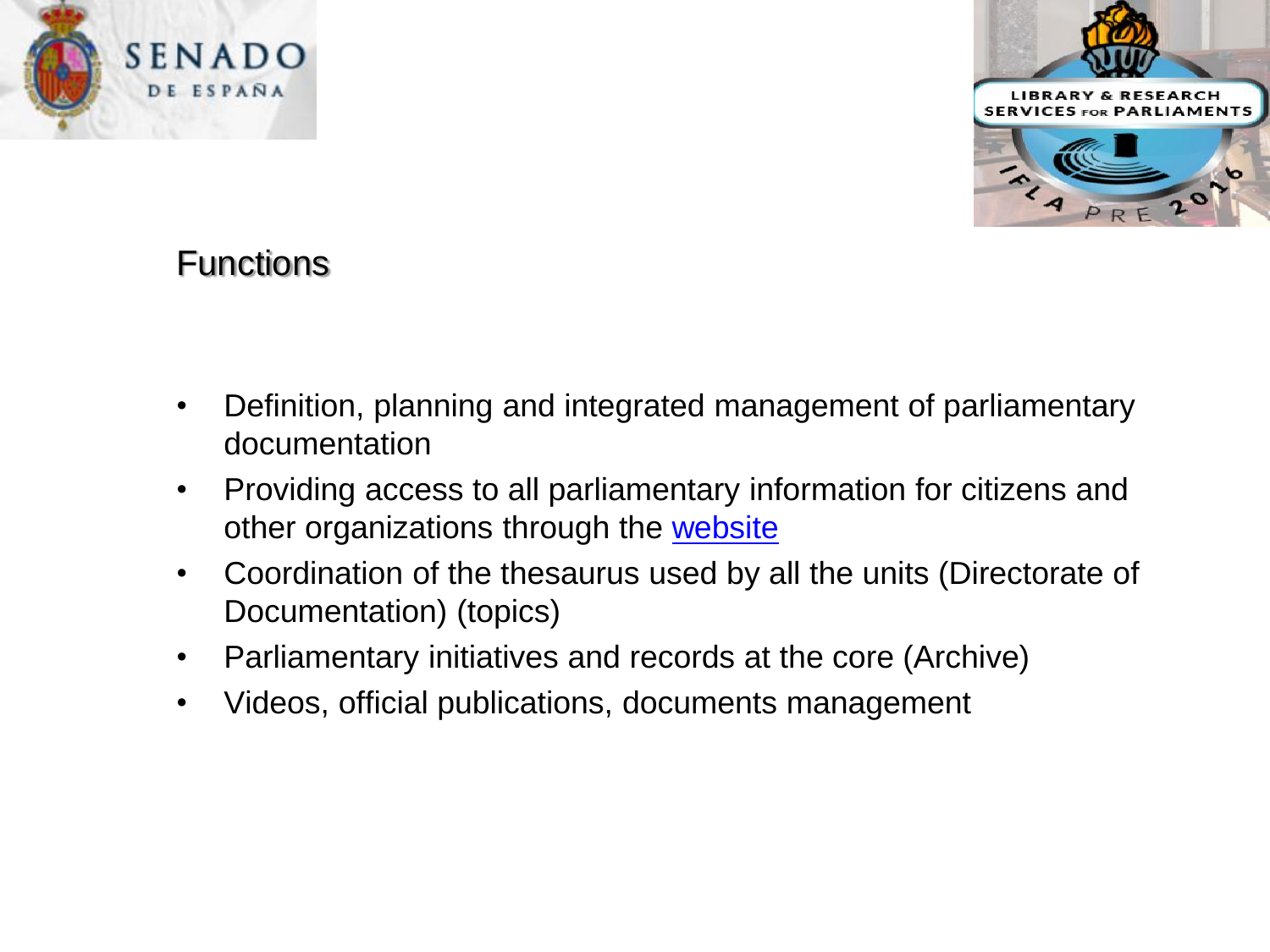



### Interconnection of both Houses through parliamentary information

- The Spanish Parliament is composed of two Chambers: the Congress of Deputies and the Senate and the information is in both webpages.
- The Senate's website tries to make more familiar the approval of bills to the citizen bringing the corresponding data referred to the passing of bills from the Congress of Deputies, to complete the specific information about the Senate's law-making process.
- e.g.: Shared data of both Houses to explain the adoption of the [bill:](http://www.senado.es/web/actividadparlamentaria/iniciativas/detalleiniciativa/index.html?lang=en&legis=10&id1=621&id2=000072)

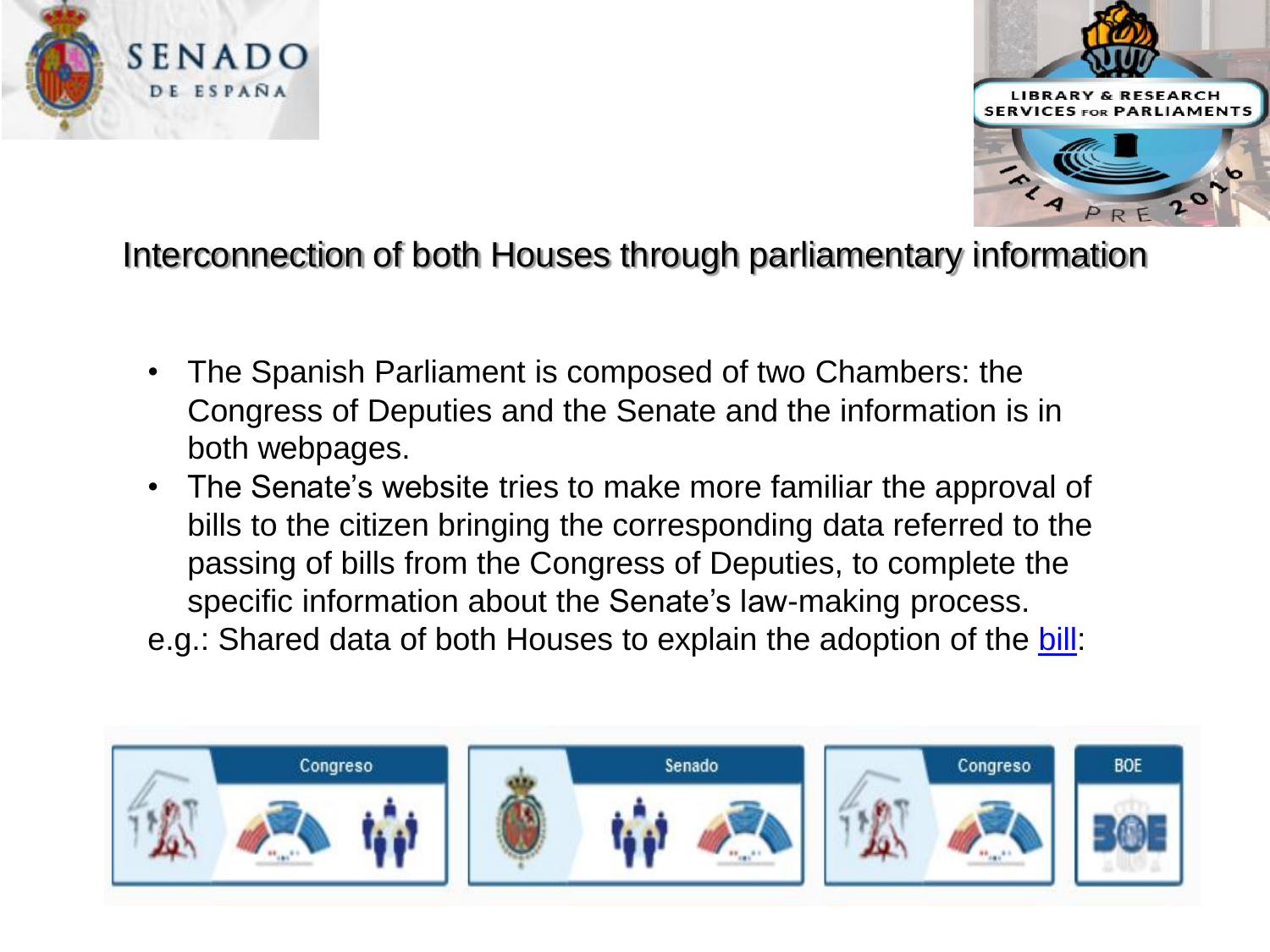



III. Official publications: from digitisation to Dublin Core

- Same structure maintained from 1977 to 2016: Official Bulletin and Journal of Sittings (Hansard)
- 2001: Digitisation of official publications (coordinated with Archives of Congress of Deputies) to be published on both webs
- 2009: The Senate considers that the institutional website is now an effective tool to provide transparency.
- Webpage and Official Bulletin coexistence means that some parliamentary procedures are only published on the web (written questions)
- 2010: Official publications become [digital](http://www.senado.es/web/actividadparlamentaria/publicacionesoficiales/senado/boletinesoficiales/index.html?id=02062015&aFilter=d): PDF, XML
- 2014: [Dublin Core m](http://www.senado.es/legis10/publicaciones/xml/senado/bocg/BOCG_T_10_533.XML)etadata and thesaurus information are included
- 2017: Speech considered as a data can be reused in other formats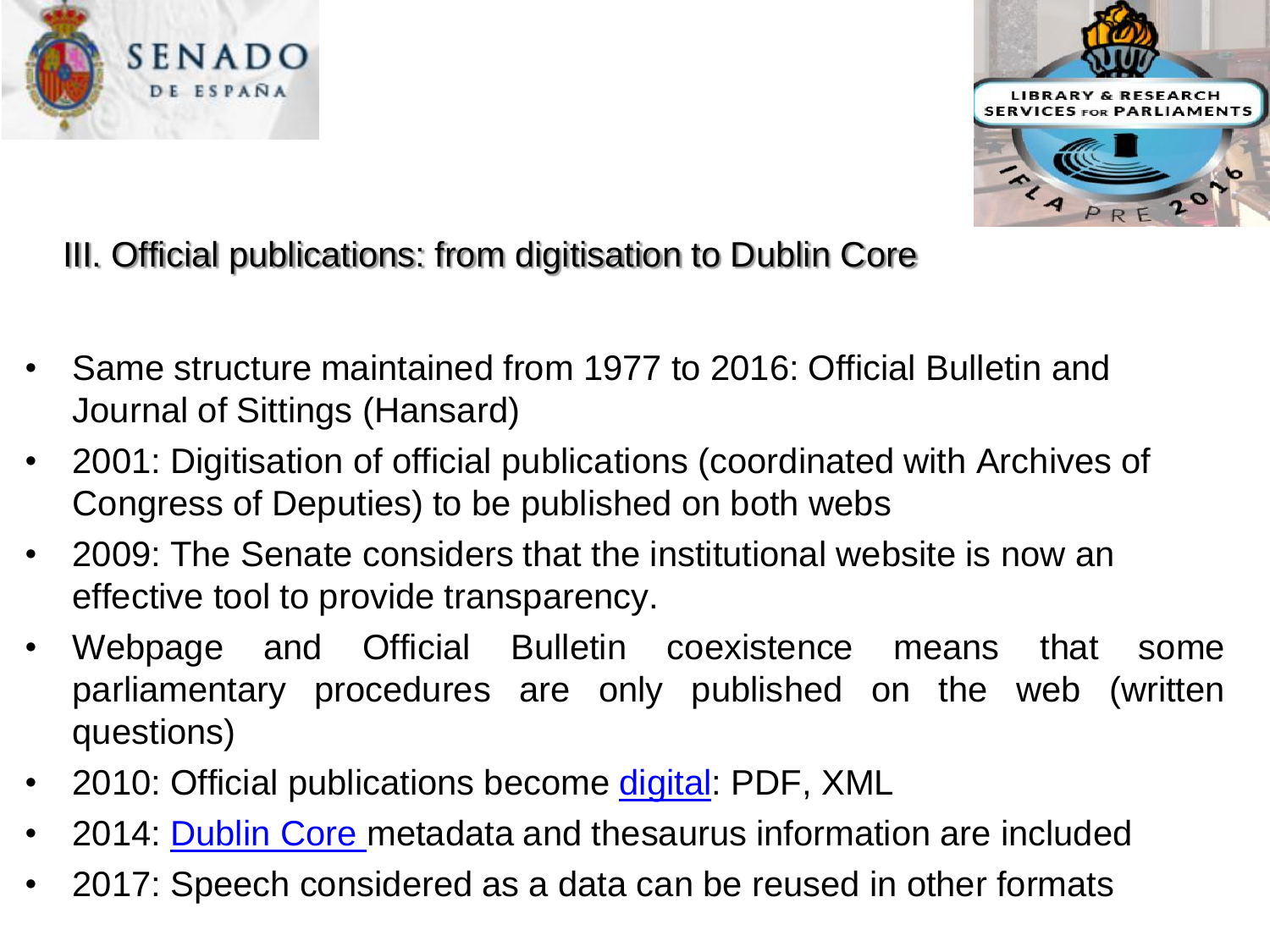

### IV. Open data: Ballots in plenary sittings

- The presentation of the voting results is done within the plenary through the voting panel, where the aggregate is reflected.
- Data output from outside headquarters are counted on the panel itself through the electronic system.
- So far, this information was transferred to the web in a table presenting a summary of what happened in the hemicycle, with a link to Journal of Sittings in pdf.
- An example of the new system: [Votes](http://www.senado.es/web/actividadparlamentaria/sesionesplenarias/pleno/rwdsesionespleno/detalle/votaciones/index.html?sp=68&legis=10&id1=57&id2=4606) [of](http://www.senado.es/web/actividadparlamentaria/sesionesplenarias/pleno/rwdsesionespleno/detalle/votaciones/index.html?sp=68&legis=10&id1=57&id2=4606) [2](http://www.senado.es/web/actividadparlamentaria/sesionesplenarias/pleno/rwdsesionespleno/detalle/votaciones/index.html?sp=68&legis=10&id1=57&id2=4606) [amendments](http://www.senado.es/web/actividadparlamentaria/sesionesplenarias/pleno/rwdsesionespleno/detalle/votaciones/index.html?sp=68&legis=10&id1=57&id2=4606) [to](http://www.senado.es/web/actividadparlamentaria/sesionesplenarias/pleno/rwdsesionespleno/detalle/votaciones/index.html?sp=68&legis=10&id1=57&id2=4606) [a](http://www.senado.es/web/actividadparlamentaria/sesionesplenarias/pleno/rwdsesionespleno/detalle/votaciones/index.html?sp=68&legis=10&id1=57&id2=4606) [bill](http://www.senado.es/web/actividadparlamentaria/sesionesplenarias/pleno/rwdsesionespleno/detalle/votaciones/index.html?sp=68&legis=10&id1=57&id2=4606)

|               | <b>Tiempo: 00:00</b>                             |
|---------------|--------------------------------------------------|
|               |                                                  |
|               |                                                  |
|               |                                                  |
|               |                                                  |
|               |                                                  |
|               |                                                  |
|               |                                                  |
| <b>Si: 11</b> | Presentes: 237 Emitidos: 237<br>No: 151 Abst: 75 |

| LEGISLATURA:                 |             | Provecto de Ley Orgánica complementaria de la Ley de racionalización del sector público y otras med     |  |  |  |
|------------------------------|-------------|---------------------------------------------------------------------------------------------------------|--|--|--|
| NUMERO DE SESIÓN:            |             | de reforma administrativa por la que se modifica la Ley Orgánica 6/1985, de 1 de julio, del Poder Judi- |  |  |  |
| <b>FECHA DE LA VOTACIÓN:</b> | 10 JUL-2014 | Propuesta de veto número 1. Autor/es: Ester Capella I Farré                                             |  |  |  |
| <b>HORA:</b>                 | 11:20       |                                                                                                         |  |  |  |

#### Diario de Sesiones nº. 121 [pdf]

PRESIDE LA SESION: PÍO GARCÍA-ESCUDERO MÁRQUEZ

TIPO DE VOTACIÓN: Ordinaria. Por procedimiento electrónico

|                                         | <b>TOTAL</b> | GPP | anotone<br>GPS | GPCTU | <b>GPEPC</b> | GPV | <b>GPMX</b> |
|-----------------------------------------|--------------|-----|----------------|-------|--------------|-----|-------------|
| <b>SENADORES</b>                        | 266          | 160 | 164            | 13    |              |     | 15          |
| <b>AUSENTES</b>                         |              |     |                |       |              |     |             |
| <b>PRESENTES</b>                        | 240          | 145 | 56             | 31    |              |     | 12          |
| <b><i>DESCRIPTION AND RESIDENCE</i></b> |              |     |                |       |              |     |             |
| <b>NO VOTAN</b>                         |              |     |                |       |              |     |             |
| <b>AFIRMATIVOS</b>                      |              |     |                |       |              |     |             |
| <b>NEGATIVOS</b>                        | 154          | 145 |                |       |              |     |             |
| <b>ABSTENCIONES</b>                     |              |     | 56             | 31    |              |     |             |

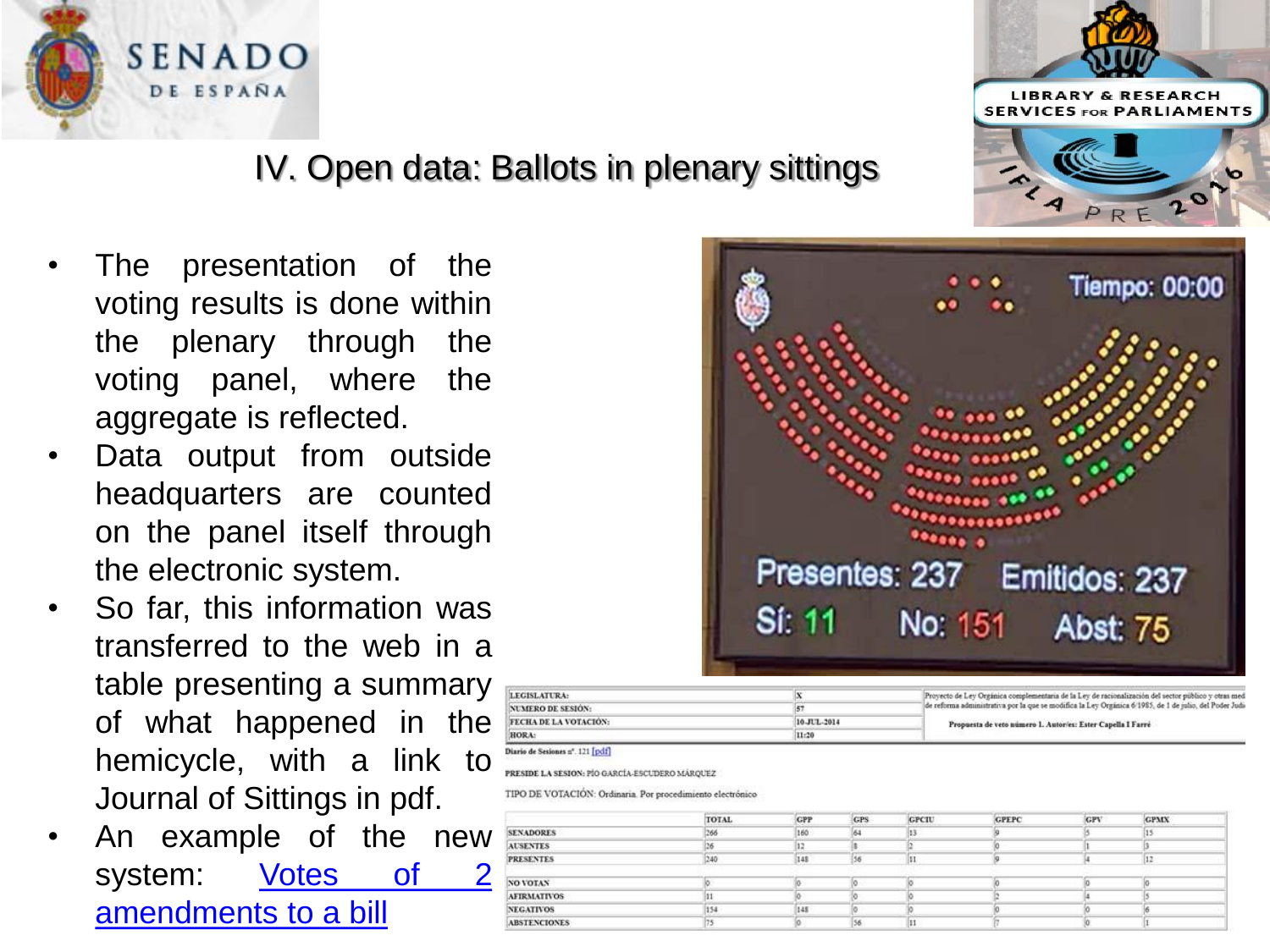



# Information arquitecture

Data are organized into different categories:

- Initiative that is voted: title, file number, committee.
- session data : date, time, and type of vote, President .
- general result: number of Yes, No, abstentions and NO votes.
- List of Senators that are present or absent at the time of the vote
- votes on the floor (those reflected in voting panel) and those collected through the telematic system

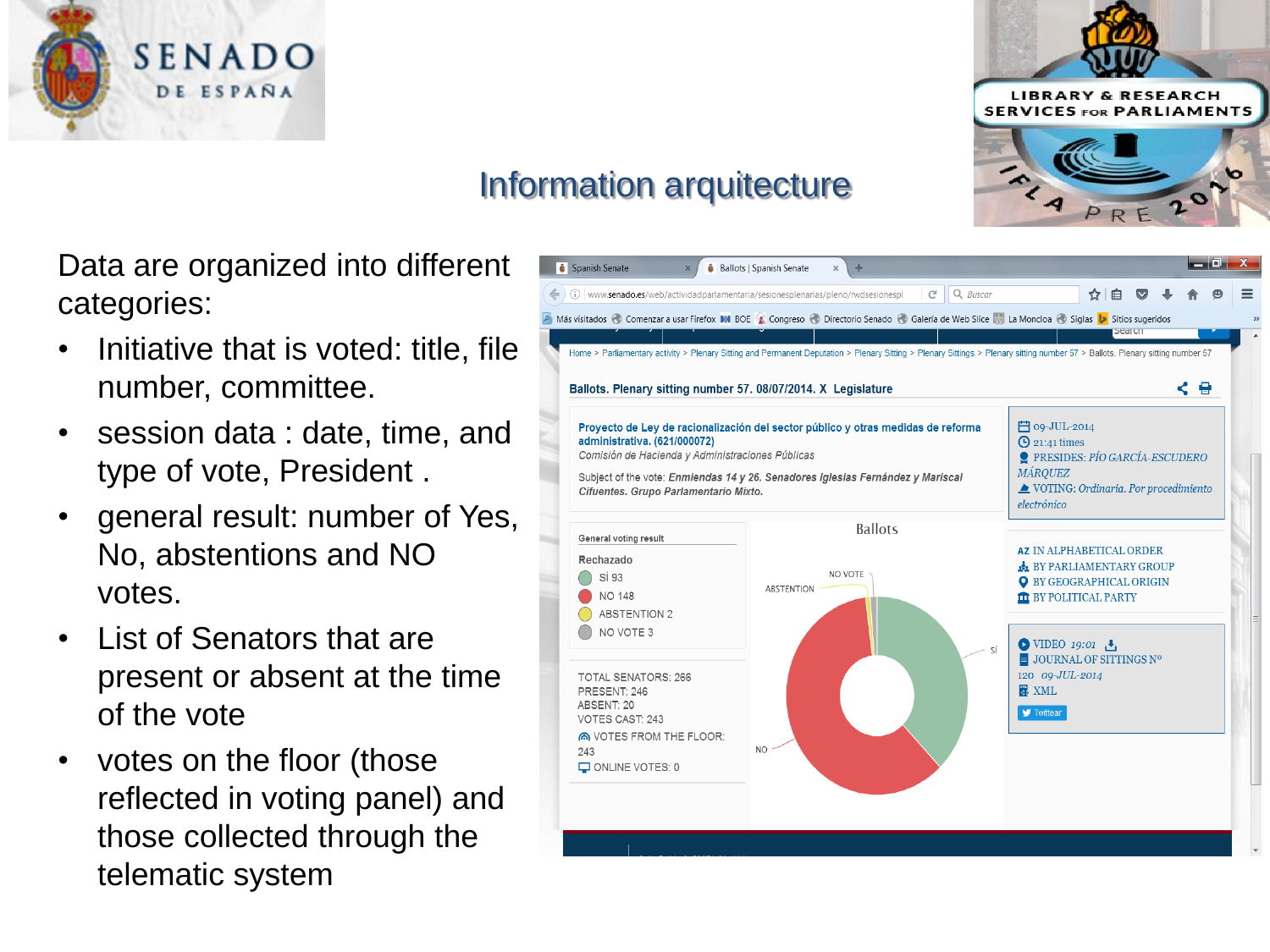

## Some functionalities



- The user also can view the result by clicking through different means (video of the vote with possibility to download, Journal of Sittings) and share all the content of the page on the social network Twitter.
- Dynamic graphics show the general results
- Data from previous Legislatures are expected